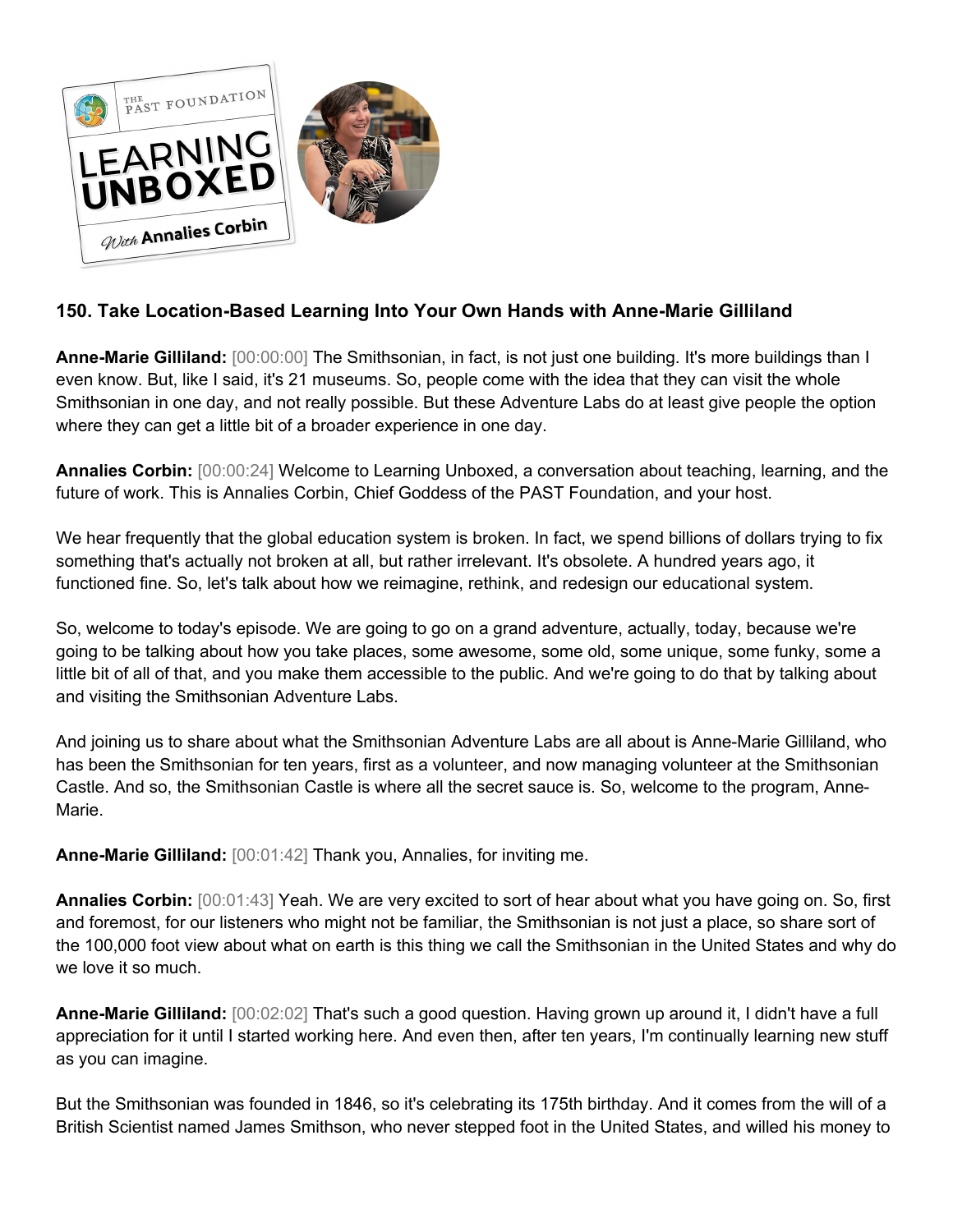us saying, "To fund in Washington, D.C. an institution called the Smithsonian for the increase and diffusion of knowledge." And that was kind of both very specific and very vague.

And the first thing that comes from that is The Castle, which I'm currently sitting in. And all of the Smithsonian all at once when it first opened its doors, it's got an art gallery, it has a museum, it has a lot of research going on. If you remember, like, in mid-1800s, that's when we're staring to sort of push past the Mississippi a little bit more and exploring this territory with scientists that haven't been out there before and learning a whole lot about a world that, from a European perspective, hadn't seen before. So, that's where the Smithsonian sort of starts.

And pretty much right away, it outgrows this building and it has now become 21 museums, almost nine research centers, the National Zoo is part of the Smithsonian, we have tons of affiliations across the world. So, it's the largest museum and research complex in the world.

**Annalies Corbin:** [00:03:59] It is and it's epic. And definitely anybody that gets a chance to travel there and go see, you can spend days and days and days going from one building to the next, seeing all the amazing things that are archived and housed there. So, we certainly are appreciative of that odd and vaguely broad but specific gift so many years ago. So, that's very exciting.

So, let's dive into a little bit to the work that you're specifically doing. Because the conversation today is really about the Adventure Labs that are based on the original building you talked about, The Castle. So, what is this concept of Adventure Labs? What do you mean by that?

**Anne-Marie Gilliland:** [00:04:39] So, Adventure Lab is an app that was created more recently by the same people who put out Geocaching, which is an app that's been out for over 20 years very successfully. And unlike Geocaching, where sort of you're finding one little container, you're going off an adventure to find it, and maybe learning a little bit about that one spot or not, it's really up to whoever creates it, with Adventure Lab, it's a series of up to ten locations that you're going to. Not all the ones that we've made are ten. But you go up to ten and you can then create a narrative with that grouping of ten or less, instead of these one offs.

And the other sort of really nice thing about Adventure Lab is, unlike the traditional Geocaching where you're looking for an object to then unlock and sign in to the logbook, it's touchless. It's only on your app on your phone and mobile device that you're touching. And so, to unlock each location, there's a clue that's given. It could be something as simple as what's the color of the mailbox to the right of the building, and then they type the word blue or whatever.

Or in the case of the ones we've been doing, we've really been trying to tie them to the locations and the buildings that people are standing in front of. So, we're getting them to do a little bit more close looking at the details of the Smithsonian that people sort of they get kind of lost, perhaps, in somebody's trip to the Smithsonian. Because it's more about seeing the objects inside of the buildings rather than learning about the Smithsonian itself. And that's what we're really doing with these Adventure Labs.

**Annalies Corbin:** [00:06:39] So, tell me a little bit just to sort of help our listeners fully understand, so is the intent of this is that you're going to use this app while you 're at the Smithsonian (A)? And maybe they answer is multiple, right? Or is this something that I'm never going to make it to the Smithsonian, but this becomes a way for me to experience the Smithsonian, or something kind of in between. So, help our listeners understand, what was the intent for the use component of this, I guess the use case scenario.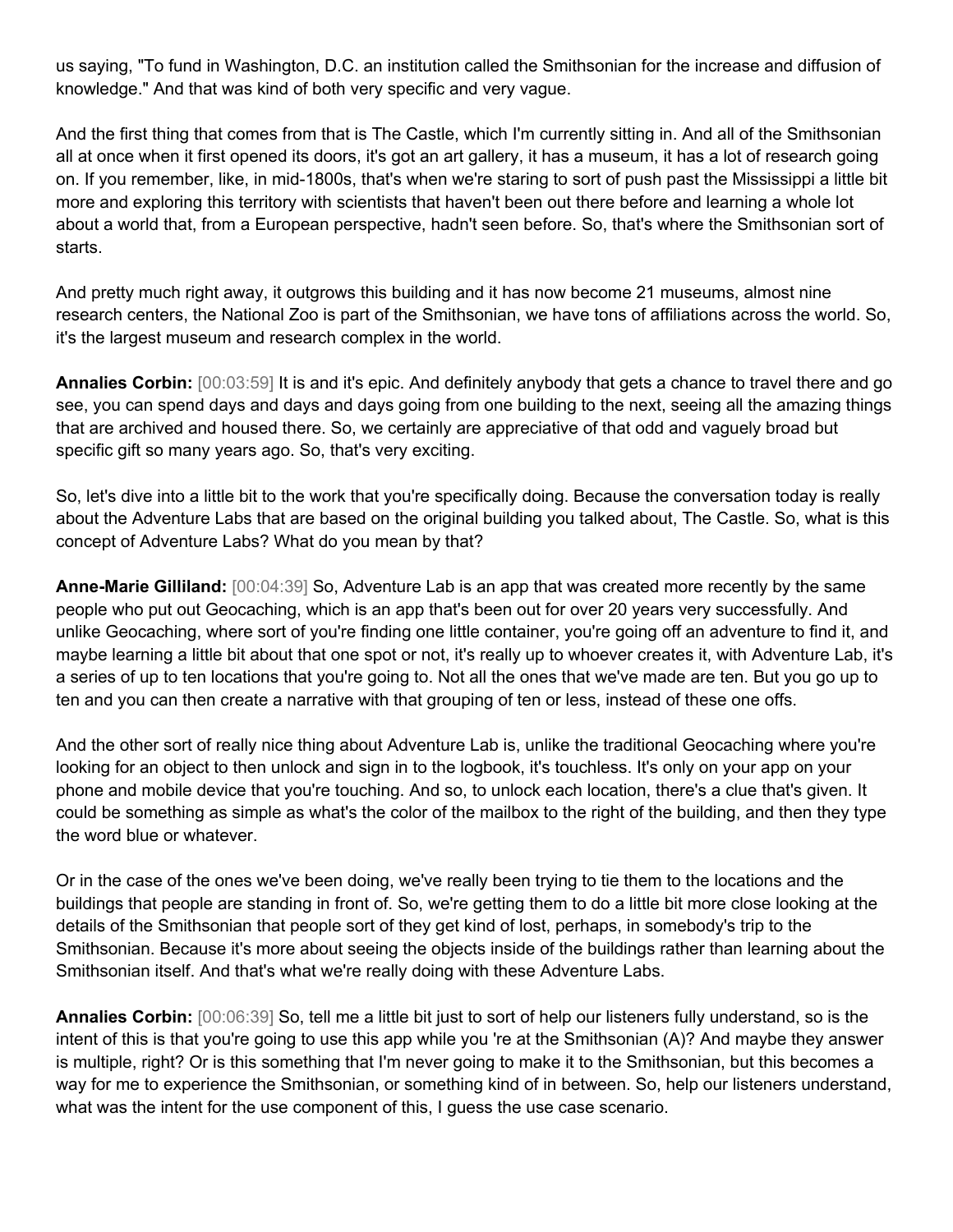**Anne-Marie Gilliland:** [00:07:09] Yeah. So, they are meant to be done onsite. Because like Geocaching, it's about exploring the world that you're in. So, they are location specific. You're using geolocation to guide yourself around to the different spots that we've pinpointed. So, it does require being here. Unfortunately, for the people that can't make it here.

So, what it does do is it opens up the Smithsonian sort of more to the outside world. You don't have to go into each building to experience a little bit about them. Perhaps, you only have time to visit one of the museums. But on your way there, you're walking past a couple of the other stops in one of these adventures. And so, you can sort of start to have a more holistic view of the Smithsonian, that bird's eye view that you were talking about, where you're getting the idea that it's not just one building, one place. This is a common sort of idea that's out there.

Night at the Museum, that definitely helps sort of weave that into popular culture that the Smithsonian, in fact, is not just one building. It's more buildings than I even know. But, like I said, it's 21 museums. So, people come with the idea that they can visit the whole Smithsonian in one day, and not really possible. But these Adventure Labs do at least give people the option where they can get a little bit of a broader experience in one day.

**Annalies Corbin:** [00:08:40] Right. And so then, I guess, my other question is, (A) I love the notion that you've taken something that would traditionally have either been sort of a self-unlocking to the museum or traditional tour experience. And you're saying, "Hey, we can create an alternative experience for folks that are looking for something a little bit different." And it definitely, I think, would appeal to a wide variety of people who, just for whatever reason, the traditional tour is not my thing or I would really love to have some insight in addition to just my own individual walking around.

But the Adventure Lab, is it exclusive to the Smithsonian? Is this app only used in this sort of setting? Or is it more generalized than that? Because I'm sure folks are wondering, "Hey, that's kind of cool. Could we use Adventure Lab in my community for a downtown historic district tour?" So, I'm just trying to think about the way people might approach the technology component.

**Anne-Marie Gilliland:** [00:09:40] Yeah. Absolutely. Like, Geocaching, it is [inaudible]. So, anywhere you can Geocache, you can do Adventure Lab. And the way I learned about it was, I was at a conference and park - I think a state park was using it. Because Geocaching has sort of more practical use outside than inside - so it works really well with outdoor spaces, which all of these are outdoors. They could be indoors but they're outdoors.

And, you know, I live outside of Annapolis and there is an Adventure Lab in Annapolis, that I didn't make, but I did it, and it's about the signers of the Declaration of Independence because a bunch of them lived in Annapolis. And it's nowhere near the whole ten stops, I don't think. I could be wrong. But I think it's a smaller one. So, you can do whatever you want with it, really. They've marketed it so you could do it as a food tour, sort of just whatever topic you want to do with a group of stops about. It's a lot of fun.

**Annalies Corbin:** [00:10:53] Yeah. No, it's super, super interesting. And I dug into it a little bit before our conversation to have some context for it. And I was like, "Oh, my gosh. I can imagine so many amazing uses for it." So, I do want to dig in just a little bit because one of the things that I thought was super interesting - this is sort of where I think that our listeners, many of whom are school teachers in a variety of communities around the world, but also communities and things like that - I could absolutely see somebody saying, "Okay. I can't really go to this specific Smithsonian Adventure Lab because I'm not there."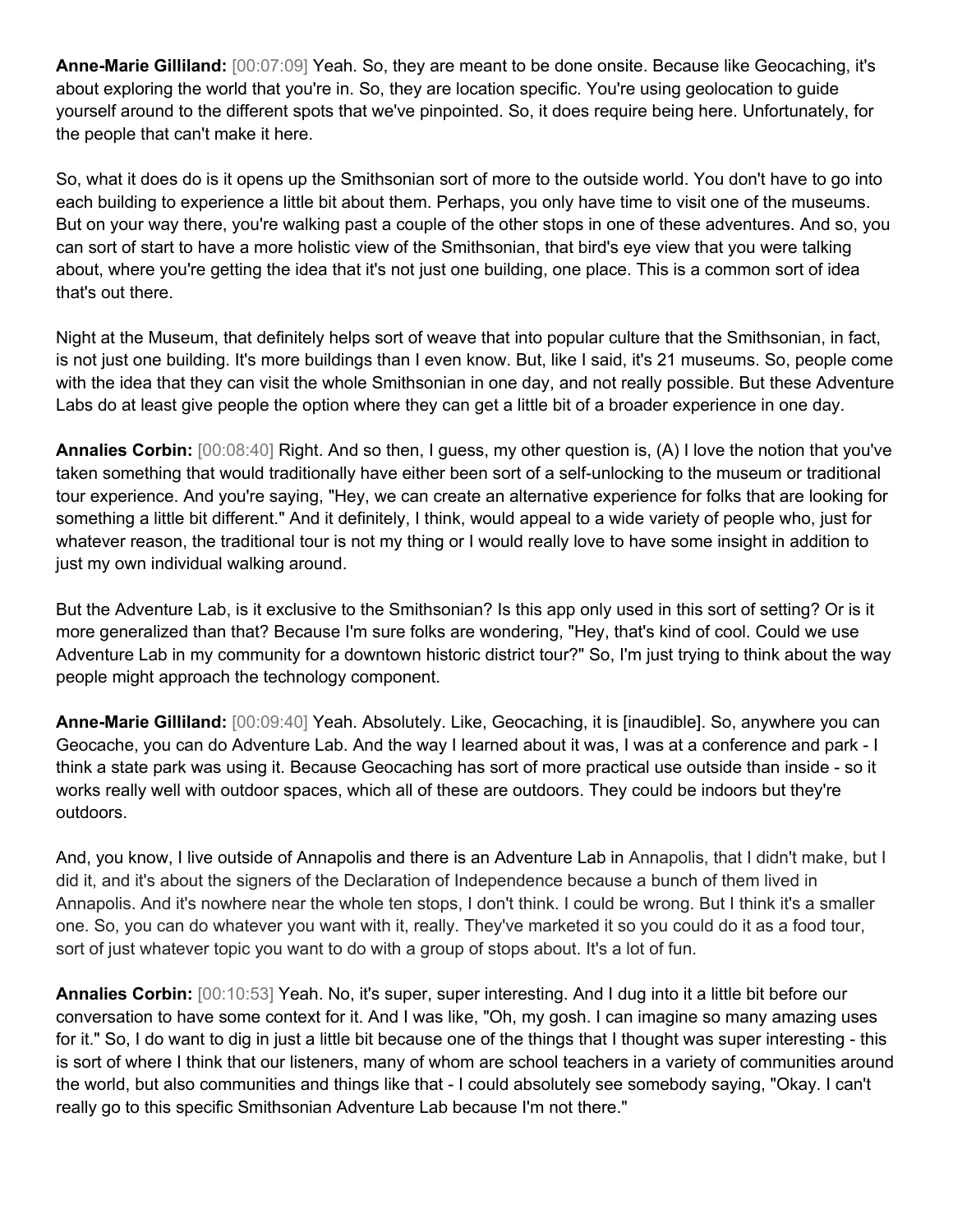Although, lots and lots of school groups do come, so I would hope that they would hear this and say, "Oh, my gosh. The next time we go to Washington, because we don't have time, in the two or three days that we're there." And I know Washington gets fully inundated with the middle school D.C. tour. But this would be an amazing way, quite frankly, for those tour groups to have an added benefit, back to your point, we can't get through everything but you're walking by, there's lots of activities that are happening.

But the thing that I want to dig in is that you said "I made," so I want to talk a little bit because The Castle experiences, you, in fact, built and designed this using the app and the technology. So, share with our listeners a little bit about what that's like. Because I could imagine the teacher saying, "Hey, I can do this. We can do this in our local park. I can have my kids actually build this thing and learn along the way." And their end product as they created this thing that other parents or other kids can come and actually do and use. And I think that's a true value of what you've developed here. So, share with our listeners your experience on the design and development of these two Castle experiences that I see that you posted online.

**Anne-Marie Gilliland:** [00:12:32] Yeah. Actually, that's sort of in some ways the more rewarding part of it for me, because it's more personal for me than when it gets released out into the wild. Which is, my job prior to the shutdown of the world two years ago was to manage the docents and the other volunteers that are on the floor of The Castle. And the docents in The Castle give a chore talking about the history of the Smithsonian, and The Castle itself, and James Smithson. And I wanted to find a way to continue to work with them not knowing how long everything was going to go on.

And it was a virtual conference I went to. So, I went to this virtual conference, I found out about this app. And I was just like, "Oh, my goodness. This is a great opportunity." And was able to reach out to some of those docents and other volunteers that I worked with. And for the last two years, we've just been a working group. And so, really early on, I had list of ideas that I thought would work really well. And with them, we sort of started to discuss which ones they thought would work well, what stories we all really felt passionate about being able to tell.

And we're also, with this, able to tell stories we don't normally tell on the standard tour that we give. Because you have to streamline it to fit that 30 to 45 minutes that people are going to be walking around with you in the building. And so, there's lots of nooks and crannies in the Smithsonian Castle history that just don't fit in that narrative.

So, we've been working via Zoom, meeting about every two weeks for sometimes two hours to really workshop through stuff. And so, we'll come up with, for example, the two Castle ones. I knew that I wanted to do one that was sort of like a ghost tour. We had done ghost tours the Halloween right before the shutdown, and they're popular. Because there is some slightly darker history to The Castle, and I was like, "This is content that people, especially I know as a person who loves that kind of content, are going to enjoy year-round."

Like, when I go to a city, I look for ghost tours in that city. And it's a really popular industry. So, it's something that it's not necessarily a ghost tour, but it is sort of that quirkier sort of narrative, again, that don't normally fit in the tour. And so, that was a topic I threw out day one. I was like, "This is one that I would really like to do." But left it up to sort of democratic decision.

And we worked on other ones before we made it to that one. And, finally, I was like, "Okay. Which should we work on next?" We did one on the architecture of the Smithsonian. And one of the volunteers was like, "Well, Anne-Marie, now this the time to do the one that you really want to do." So, we started to just brainstorm all the stories that would fit into that. And the volunteers that I worked with, it's, like, six to ten of them, depending,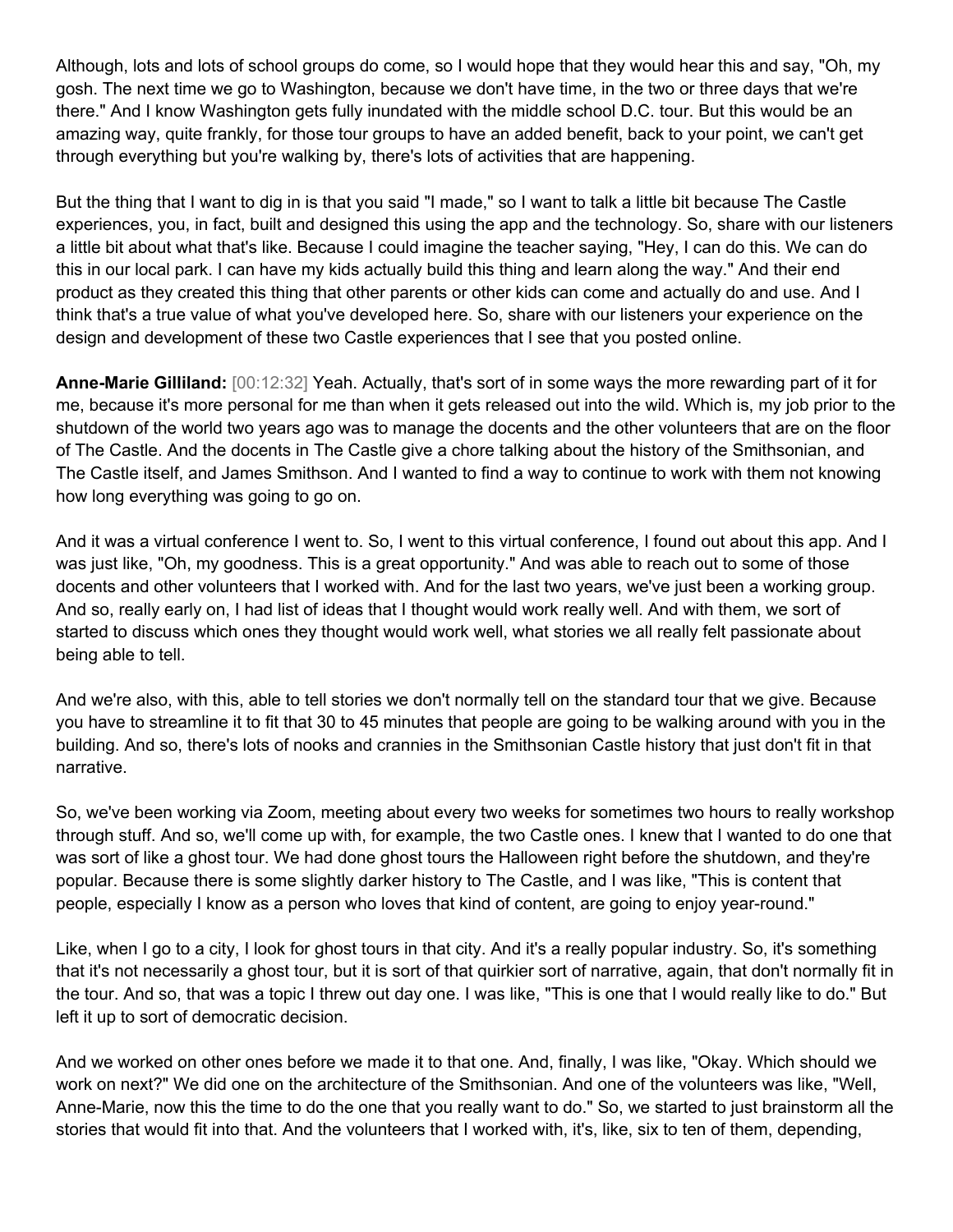they come in and out, they would then be like, "Okay. Of this list, who wants to start to research this topic?" And they would go off and research.

And the fun challenge, if you will, of Adventure Lab, is you only are allowed this small paragraph of text. So, again, you're having to really edit what you're saying. And they would come back with that. And as a group, we would go through what everybody had written. And find the right images we wanted to use. There's so many great historic images in the Smithsonian archives of our history that we don't often share or we don't really share a lot of context sometimes. So, this was allowing us to share images and stories, and string them together in a way that sort of as a whole made them all more coherent and more memorable.

And the process has been great. Like, getting to work with those volunteers that I wouldn't have had a reason to work with for the last two years. And the flip side of this is coming out on the other side where we're getting to the point we're going to have them back out on the floor. They're, like, doctorate level volunteers in terms of the content that they now know and can share.

**Annalies Corbin:** [00:17:17] Yeah. I think that's one of the amazing things about the opportunity of using Adventure Lab. And I can see that that is a context piece that many folks would really see as beneficial. The fact that your staff of volunteers, they know more than they knew. Their tours will never be the same that they give, because they've got this sort of background sort of stuff swirling around in their brain.

So, even as they're given their standard tour, whatever that may happen to be - because I've been on many Smithsonian tours and no tour are alike because the individual giving the tour takes a slightly different sort of slant or interest in the pieces that are going - I can imagine that that would be really impactful to the way the volunteers are even approaching their work and their own experience.

And the fact that so much learning came out of producing that product - I guess that's my message to teachers, if you are listening this - the learning that happens in the space of having to pull all the resources together and to weave the story, I think that's the other thing, because certainly it's indicated online, but even the materials that you sent over prior to the interview, just talking about this notion of story, it's really powerful.

And so, I guess one of the other things that I'm really, really curious about is, as you were doing all this brainstorming, I would guess, you, as a group, came up with many, many more adventures.

**Anne-Marie Gilliland:** [00:18:42] Oh, yeah. Yeah. So, we have five that are live. One more is on the way. Well, two more. But one will be out pretty quickly. And this group where I given the resources, we could just keep going, because it's 175 years of history of the Smithsonian, which is quite a significant amount. And being right here in Washington, D.C., Smithsonian history parallels and is involved in our national, and even international, history in a way that is kind of surprising, quite honestly. Because you just sort of think of it as like a repository. But it also is, like, an active player sometimes, not always by choice, but by merit of being in the middle of the city.

So, yeah, there could be so many more.

**Annalies Corbin:** [00:19:40] Right. So, one of the things that I can imagine that folks are thinking about as they're listening is also, granted you created Adventure Lab with ten stops for most of the ones that you're trying to work on, so once you actually decided on your topic and you're doing all the research pieces - and I realized that that's sort of a variable question in terms of how long does that take - when you actually start using the app to do the build, how long does that take? What's the complexity of that? Because that's one of the other things that people are going to really wonder, I love the idea but is this just so overwhelming? Are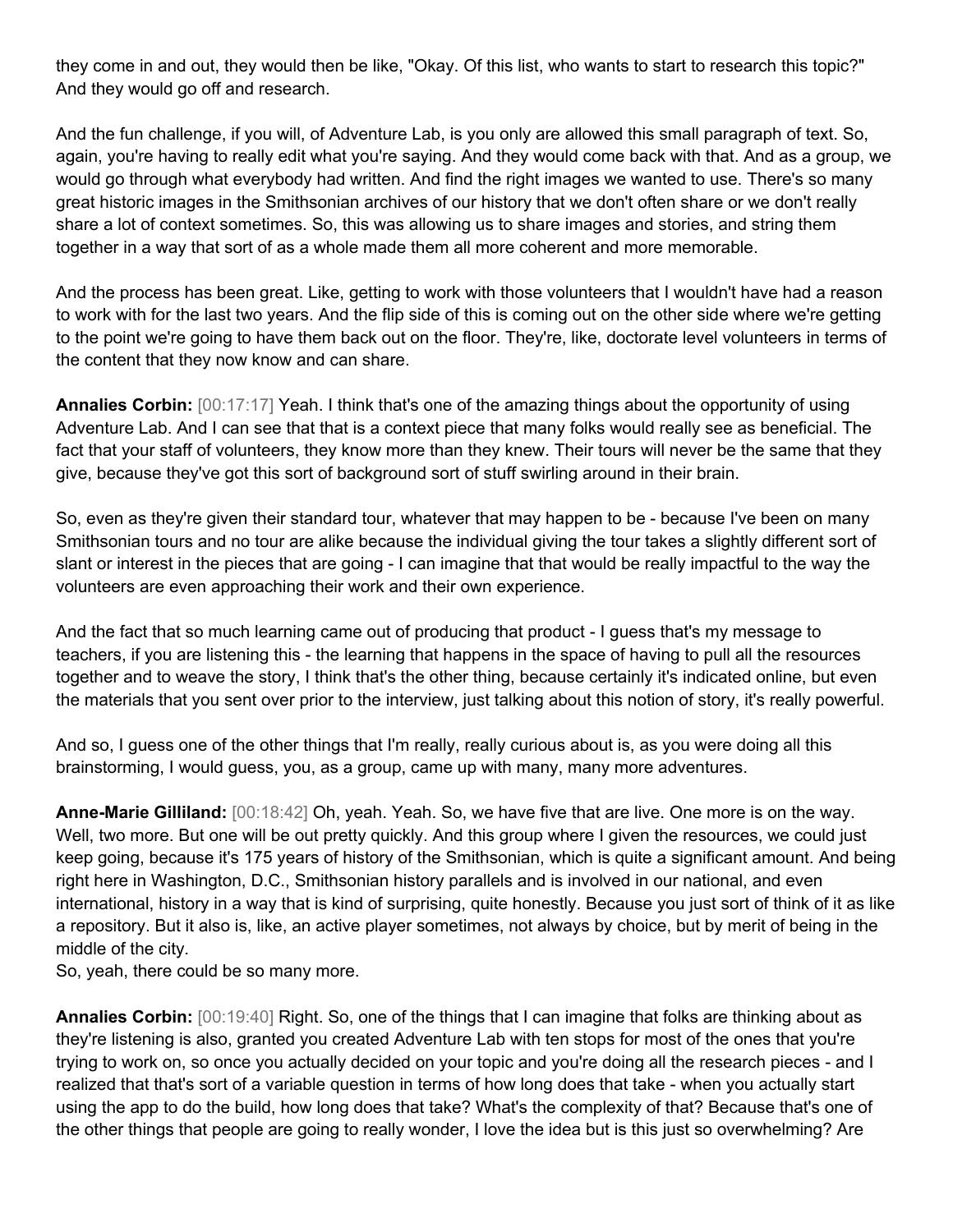there resources to understand how to do it and do it effectively and to be able to translate that? So, tell us a little bit about that piece of experience, the actual building once all the decisions have been made.

**Anne-Marie Gilliland:** [00:19:40] Oh, goodness.

**Annalies Corbin:** [00:20:34] You had to know we were going to go there, right?

**Anne-Marie Gilliland:** [00:20:36] Yeah. So, honestly, the research piece is the piece that takes the longest. So, the more that you know upfront, the faster it's going to go. The other piece that just took us long is, because we've gone through the process most of six times, it's a lot faster now. Because I now know how to manage it. The volunteers I'm working with are the same ones I've been working with for the last two years. So, they're ready for -

**Annalies Corbin:** [00:21:02] It's a rocking team at this point.

**Anne-Marie Gilliland:** [00:21:01] At this point it is, yeah. You know, you're not going to get that quite the same way. But in terms of building it, so once the research is done and then the writing and the editing, it's not hard because it's just like a form on the website, basically, that you dump your content into, upload the images into. And then, the next really big step, which isn't necessarily that big, is figuring out what the questions are going to be and where to pin each one, which is part of our discussion going into this.

So, like for the one we just finished, which hasn't gone live yet, is women's history at the Smithsonian, focusing on women who worked at the Smithsonian. Again, our story isn't one that necessarily gets told the same way because we're so busy telling the stories of the objects that we're curating. But our stories are also really interesting. So, with that, we have this whole list of women and we're figuring out using the National Mall, which is where most of the Smithsonian museums happen to be.

Like, we have a really great list of women that we're affiliated with natural history, but we wanted to spread things out a little bit more. So, we ended up finding Smithsonian also has its own archives division that focuses on archiving Smithsonian staff. Reaching out to them and to the Smithsonian historian and sort of be like, "Okay. We're stuck. We need a little bit more variety for this." And they were able to come up with some people that we then looked out and we're like, "Okay. So, this is filling in topically something that we haven't touched on before." For that one, we have our first stop outside of the Postal Museum, which is not exactly on the National Mall, but it's up by the Capitol.

And so, that was part of our discussion the whole time as we were curating the topics. It's like, "Okay. If we choose this topic, where would it go?" And is that topic in, not conflict, but is it sort of too close geographically, even, to this other topic. And which one is the one that we really want to tell in this story? So, all of those discussions were made before we even get into the point of putting it into the app itself.

And then, once we have it in the app itself and we're sort of finessing what the questions are, because this was done sort of in remote management style, myself and a couple of the other volunteers would come out on the mall and go location scouting, basically. And be like, "Okay. We know we want this stop at The Castle, what signs, what educational material can we point people to? Or is there some feature on the building that sort of ties in to what we're talking about?"

So, we really tried to make our questions, like I said, ones they're tied into that content. And if not to the content, at least got people to do a little bit more closer looking at their surroundings. You know, we have really great gardens that, also, are all over the National Mall. And so, we utilize them quite often. And one of the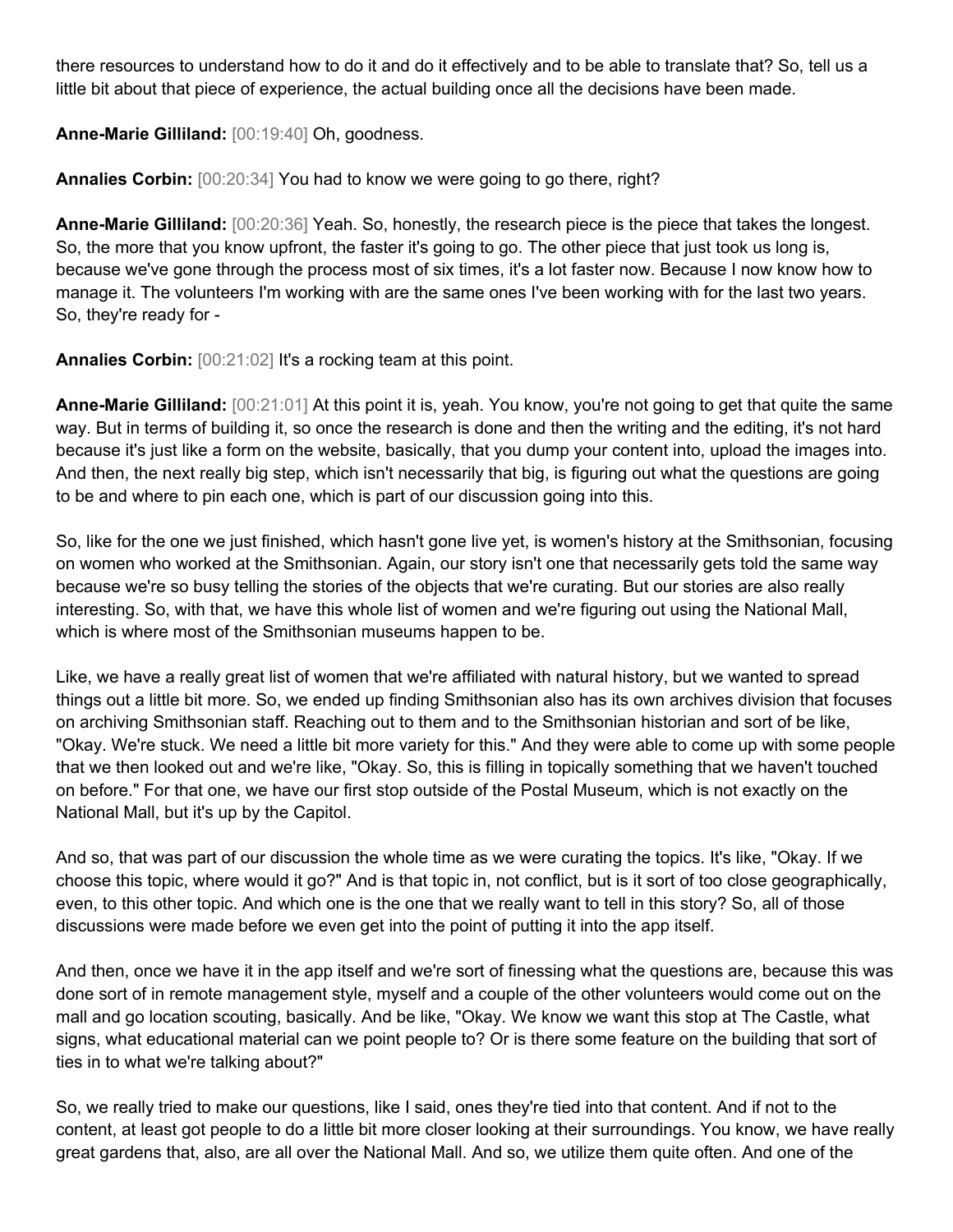really great things about Adventure Lab is people can leave feedback once they complete an adventure. And that was great, you know, being at home working for two years and not getting any sort of feedback from visitors. And you don't traditionally get forms filled out that regularly about tours or anything.

**Annalies Corbin:** [00:24:53] But you get something. There's an interaction. There's a back and forth that takes place. And all the world missed that. We've heard a lot about that. So, I totally understand what you're point of view is.

**Anne-Marie Gilliland:** [00:25:02] Yeah. So, we didn't have that. But then, once these were up and running, and the people that are kind enough to leave feedback were giving feedback, it's all been really positive and delightful and really rewarding for myself and the volunteers I've been working with to see the commentary that we're getting on that.

**Annalies Corbin:** [00:25:01] Yeah. No. Absolutely. I just really, really love every aspect of this. And I do hope that our listeners find their way to Washington and actually get to dig in and sort of play with the adventures you created. And I love the fact that you've got one that's coming out about women. That's fabulous. It's so desperately needed and wonderful.

So, you know, I always like to wrap the conversation by recognizing there are folks out there in the world that are listening to this and thinking, "This really applies. I can imagine this, not only can I go and visit this place -" and, hopefully folks will "- but I can bring what I just heard back into my own community."

And so, two things. First, one of the things that I know folks are going to be wondering, and granted it's easy enough to find information, but what is the cost? Not the cost to do design development, because there's a tremendous amount of overhead, if you will, from the Smithsonian perspective of the time and all those pieces. But is there cost to using the app to do the design work? Because I think that folks do want to know that.

And then, really, my final question to you is, you know, what advise do you have for folks that are out there contemplating taking on Adventure Lab for the very first time? I mean, you've learned so much and I'm sure there are multiple things, but if there were just one or two things that you would want folks to know before they get started, things to think about, what would those be?

**Anne-Marie Gilliland:** [00:26:44] Oh, goodness. Well, I'll take the easy one first, which is the cost. Which is, it does cost money. And I would reach out to Geocaching because then you have to sign a whole user agreement. And we're, ultimately, having seven of these right now. So, I think whatever price I got, I don't know what it would be.

**Annalies Corbin:** [00:27:05] But there's a mechanism for folks to go with those information pieces.

**Anne-Marie Gilliland:** [00:27:09] Yeah. And they've been very helpful. I will say, they've been really good to work with. They came early on and met virtually with volunteers I was working with to really help explain things to them. And they just are really supportive and really excited about what they do.

## **Annalies Corbin:** [00:27:27] That's awesome.

**Anne-Marie Gilliland:** [00:27:27] So, I would definitely recommend working with them. And in terms of things people should know, I would say, first of all, that character limit in what you want to say, you have to really have a critical eye and be willing to part with information that deep in your heart you love. So, just hold that mental funeral for some of the things, and that's really hard.